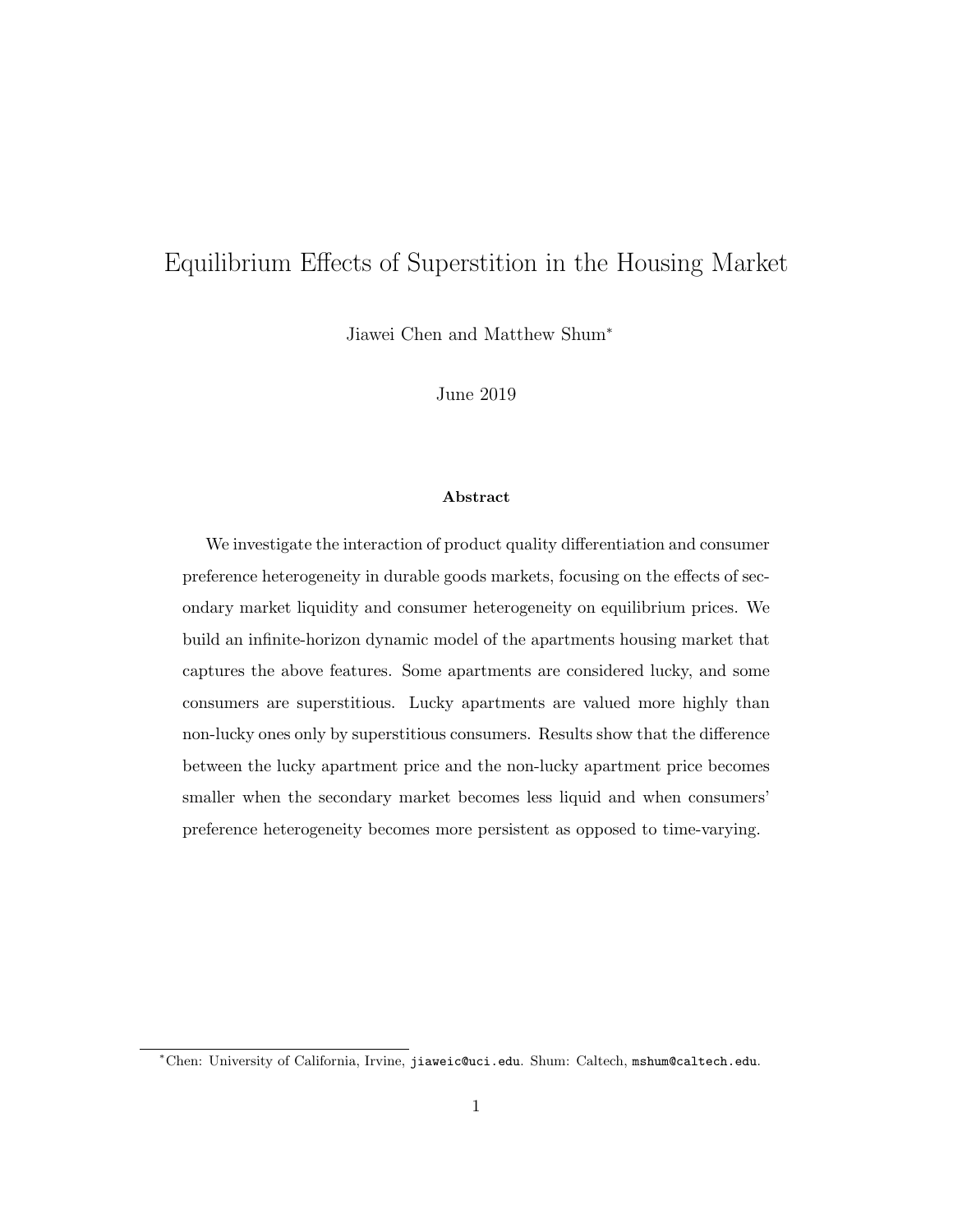In many durable goods markets, products are differentiated in terms of their quality, and furthermore, consumers are heterogeneous in terms of the value they place on product quality. An example is the housing market in some Asian communities with a superstitious culture. In those markets, some apartments are considered lucky because their address numbers contain the so-called "lucky numbers" (see, for example, Shum, Sun & Ye (2014)). Among the consumers, some are superstitious and value lucky apartments more highly than non-lucky ones, while the others are non-superstitious and value lucky and non-lucky apartments equally.

Another example is the car market, in which new cars have a higher quality than used cars, but consumers differ in how they value a car's attribute of being new.<sup>1</sup> Some consumers are "new car lovers" whose valuation of a new car is much higher than that of a used car, while some other consumers are "used car lovers" whose valuation does not differ significantly between new and used cars.

In this article, we report the progress in an on-going project in which we investigate the interaction of the product differentiation and consumer heterogeneity described above. One focus is the effects of secondary market liquidity and consumers' preference shocks on the equilibrium prices.

In particular, we want to understand how the equilibrium prices change (1) when the secondary market becomes less liquid as transaction cost in the secondary market is heightened, and (2) when consumer heterogeneity becomes more persistent as the magnitude of their per-period random preference shocks is reduced.

## I Model

To investigate the above issues, we build a model of a durable goods market with product quality differentiation and consumer preference heterogeneity, using the apartments housing

<sup>&</sup>lt;sup>1</sup>See Chen, Esteban & Shum  $(2013)$ .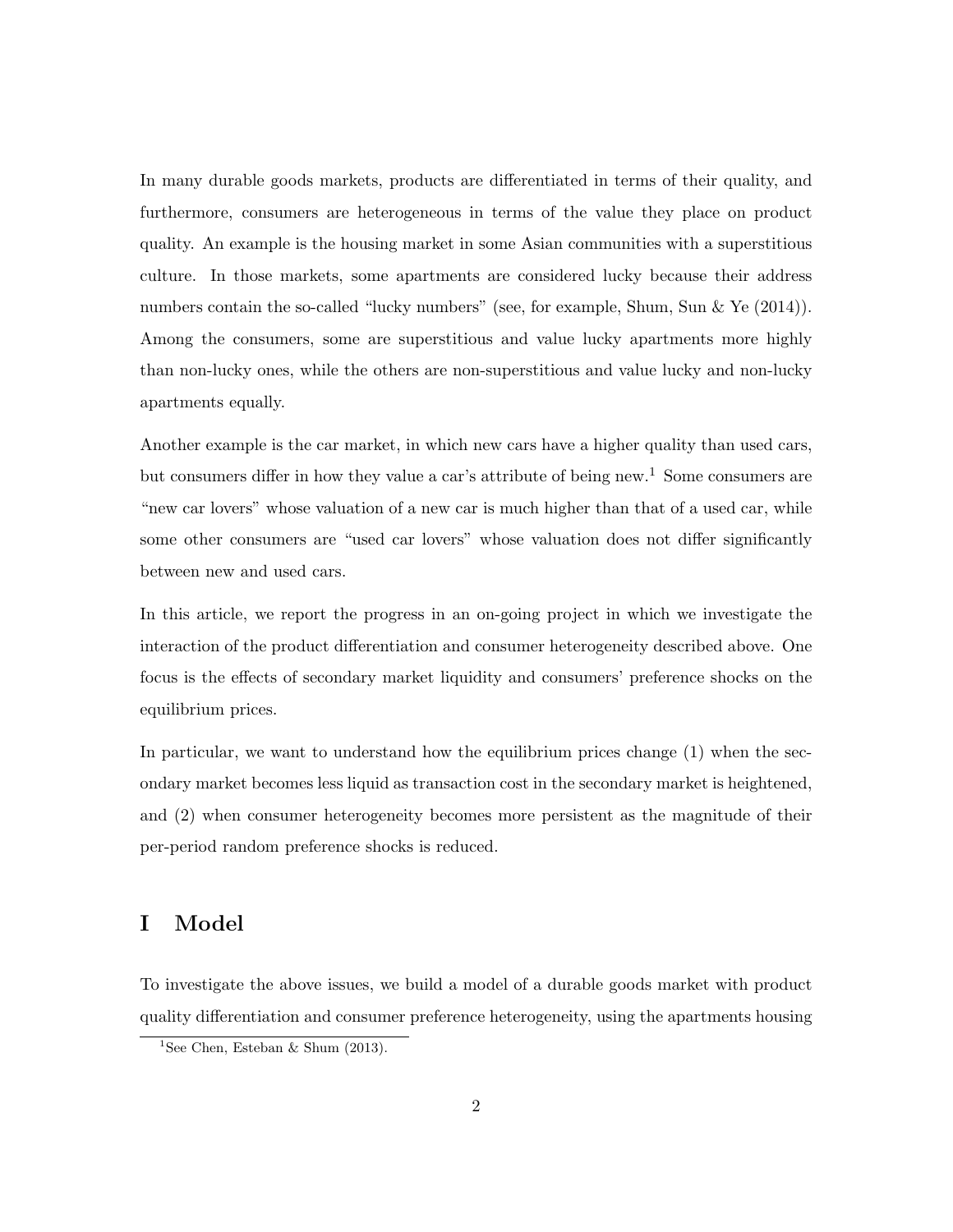market as an example. Time is discrete. Consumers are infinitely-lived and forward-looking, and they incur transaction costs when selling the apartment that they own.

There are three goods indexed by  $j = 0, 1, 2$ , respectively, where  $j = 1$  indicates a lucky apartment,  $j = 2$  indicates a non-lucky apartment, and  $j = 0$  indicates the outside good. There are two types of consumers indexed by  $l = 1, 2$ , respectively, where  $l = 1$  indicates a superstitious consumer and  $l = 2$  indicates a non-superstitious consumer.

For a non-superstitious consumer, the two types of apartments offer the same utility, whereas for a superstitious consumer, a lucky apartment offers a higher utility than a non-lucky apartment. Let  $\alpha_j^l$  denote the per-period utility of good j for a type l consumer. Furthermore, let  $\alpha_1 \equiv \alpha_1^1$  denote the utility that a superstitious consumer obtains from owning a lucky apartment, and let  $\alpha_2 \equiv \alpha_1^2 = \alpha_2^2 = \alpha_2^2$  denote the utility when the consumer is non-superstitious and/or when the apartment is non-lucky, with  $\alpha_1 > \alpha_2$ . The outside good's utility  $\alpha_0 \equiv \alpha_0^1 = \alpha_0^2$  is normalized to 0.

### A Consumers' problem

There is a continuum of infinitely-lived consumers with measure 1. Consumers are differentiated in two dimensions. First, consumers differ with respect to superstition. A measure  $\lambda \in [0,1]$  of consumers are superstitious  $(l = 1)$ , and the remaining  $1 - \lambda$  are non-superstitious  $(l = 2)$ . A consumer's superstition is unchanging across time periods and represents a persistent component of preference heterogeneity across consumers.

Second, consumers also experience preference shocks that vary period-by-period. Let  $\vec{\epsilon}_{it}$  $(\epsilon_{ijt}, j = 0, 1, 2)$  be the vector of preference shocks of consumer i in period t. These preference shocks represent time-varying horizontal differentiation among consumers. We assume these preference shocks are distributed type I extreme-value, i.i.d. across  $(i, j, t)$ .

The apartments are infinitely-lived and do not depreciate, and there is no new supply. The stocks of lucky and non-lucky apartments are therefore constant across time periods. Let  $\theta_1$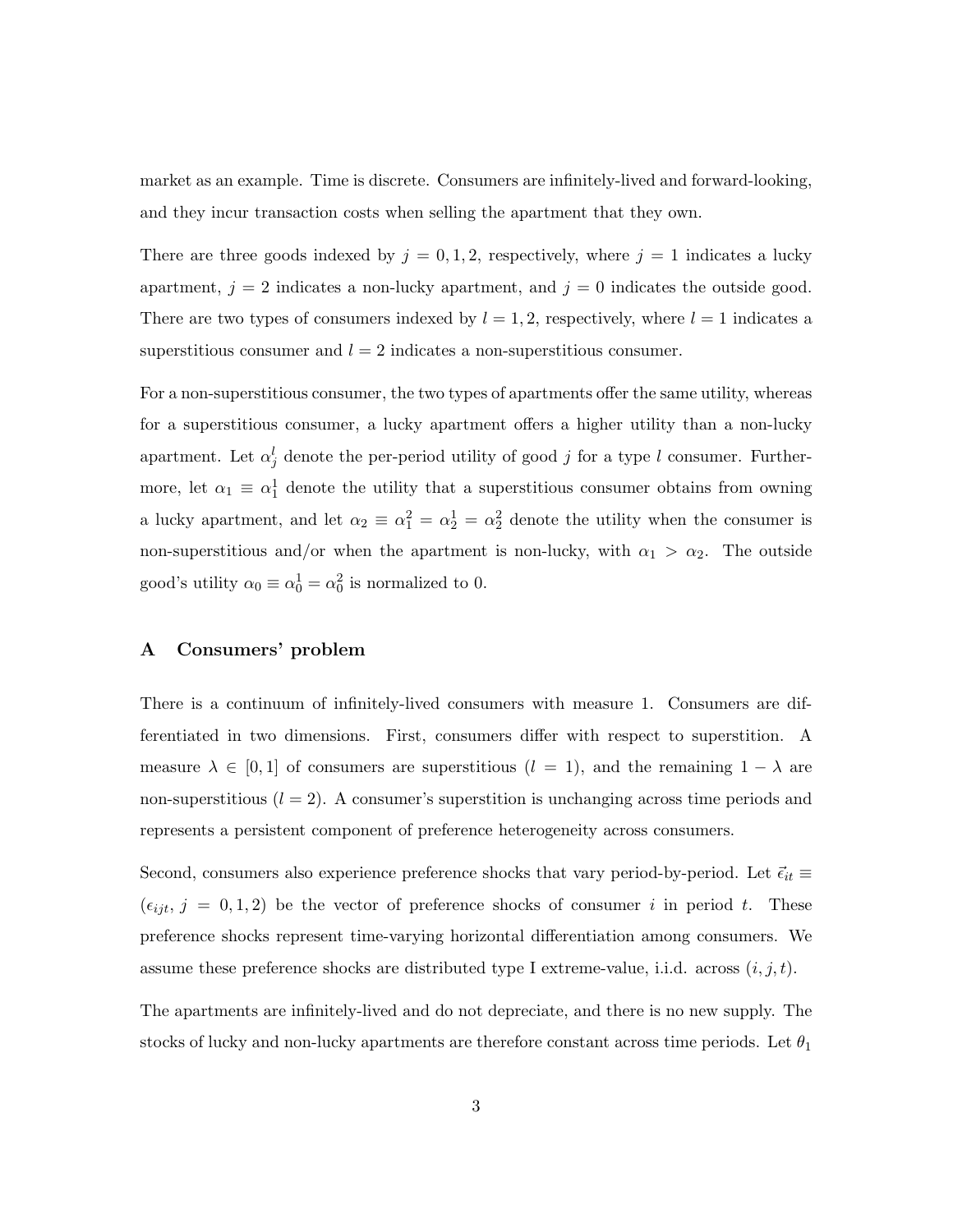and  $\theta_2$  denote the stocks of lucky and non-lucky apartments, respectively, with  $\theta_1 + \theta_2 \leq 1$ . The apartments are fully utilized, i.e., no apartments are unoccupied in any period.

Each consumer owns a single good in each period. Let  $s_{it} \in \{0, 1, 2\}$  denote the good owned by consumer i at the start of period t, and let  $B_{jt}^l$  denote the measure of type l consumers who own good j at the start of period t. Accordingly, the matrix  $\mathbf{B_t} \equiv (B_{jt}^l, j =$  $0, 1, 2$  and  $l = 1, 2$ ) summarizes apartment holdings by consumer types at the start of period t.

The two-element vector  $\vec{B}_t \equiv (B_{1t}^1, B_{2t}^2)$  consists of the stock of lucky apartments owned by superstitious consumers and the stock of non-lucky apartments owned by non-superstitious consumers. We can capture the industry state using  $\vec{B}_t$ , as the rest of the elements in  $B_t$ are pinned down once we know  $B_{1t}^1$  and  $B_{2t}^2$ :

$$
\begin{cases}\nB_{1t}^{2} = \theta_{1} - B_{1t}^{1}, \\
B_{2t}^{1} = \theta_{2} - B_{2t}^{2}, \\
B_{0t}^{1} = \lambda - B_{1t}^{1} - B_{2t}^{1} = \lambda - B_{1t}^{1} - (\theta_{2} - B_{2t}^{2}), \\
B_{0t}^{2} = (1 - \lambda) - B_{1t}^{2} - B_{2t}^{2} = (1 - \lambda) - (\theta_{1} - B_{1t}^{1}) - B_{2t}^{2}.\n\end{cases}
$$
\n(1)

The industry state space is then  $\Omega = \{(B_{1t}^1, B_{2t}^2) | 0 \le B_{1t}^1 \le \min\{\lambda, \theta_1\}, 0 \le B_{2t}^2 \le \min\{1 - \theta_1\} \}$  $\lambda, \theta_2$ ,  $\theta_2 - \lambda \leq B_{2t}^2 - B_{1t}^1 \leq (1 - \lambda) - \theta_1$ . The restrictions on  $B_{1t}^1$  and  $B_{2t}^2$  are given by the requirement that all elements in  $B_t$  are non-negative.

Let  $p_{jt}$  be the price of good j in period t and let  $\vec{p}_t = (p_{0t}, p_{1t}, p_{2t})$  be the price vector.  $p_{0t} = 0$  for all t. Let  $k_j$  denote the transaction cost incurred when selling good j, with  $k_1 = k_2 = k$  and  $k_0 = 0$ , i.e., the transaction cost k is incurred if and only if the consumer sells an apartment.

Consumer i derives the following utility in period t. If she keeps her current good,  $s_{it}$ , she derives utility  $\alpha_{s_{it}}^{l_i} + \epsilon_{is_{it}t}$ . If she sells her current good and purchases good j instead,  $j \neq s_{it}$ , her utility is  $\alpha_j^{l_i} + p_{s_{it}t} - p_{jt} - k_{s_{it}} + \epsilon_{ijt}$ .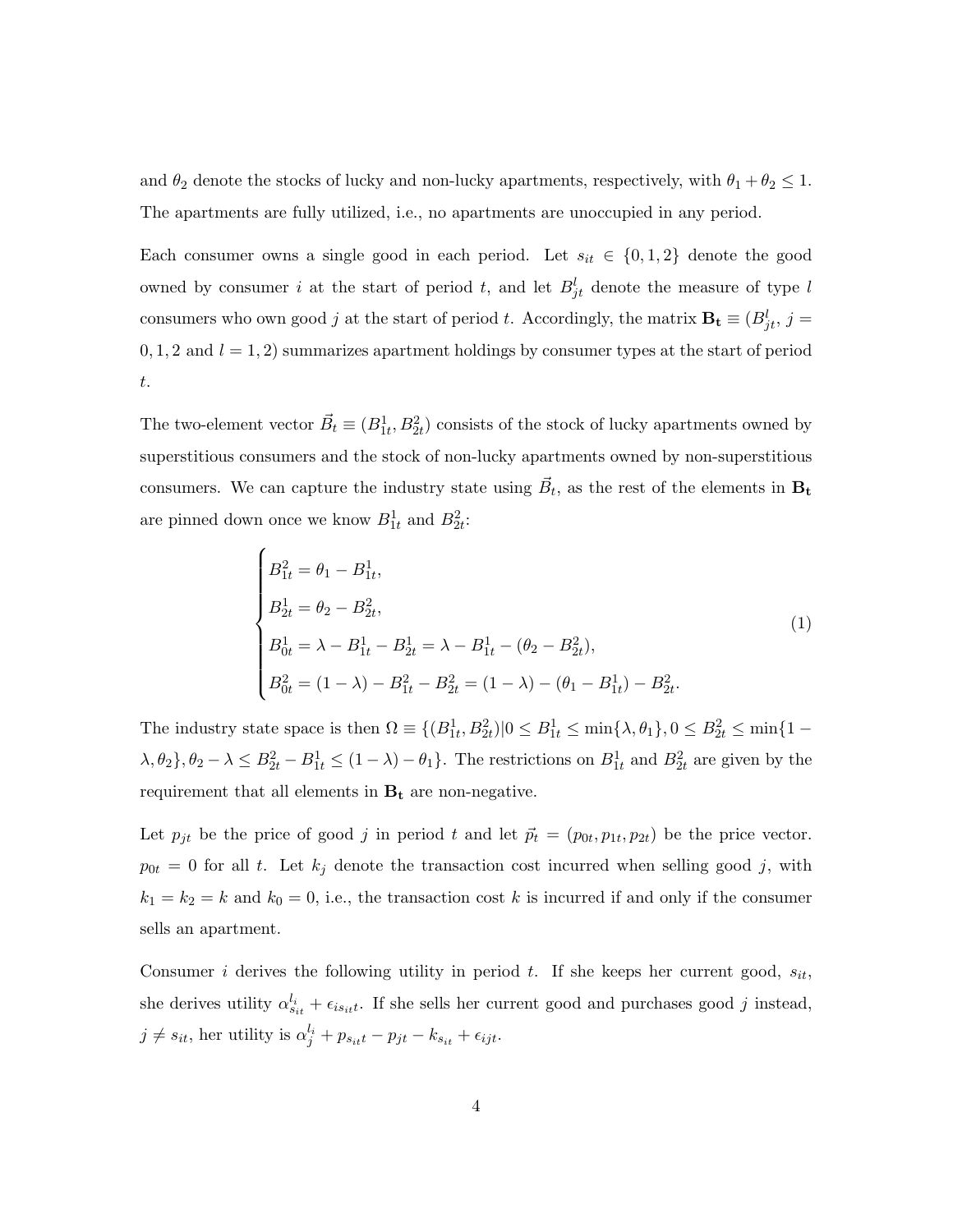We can compactly express consumer  $i$ 's utility flow in period  $t$  as

$$
u(a_{it}, \vec{p}_t, s_{it}, \vec{\epsilon}_{it}; l_i) = \underbrace{\alpha_{a_{it}}^{l_i} + \mathbf{1}_{a_{it} \neq s_{it}} \cdot (p_{s_{it}} - p_{a_{it}} - k_{s_{it}})}_{\equiv \tilde{u}(a_{it}, \vec{p}_t, s_{it}; l_i)} + \epsilon_{ia_{it}},
$$

where  $a_{it} \in \{0, 1, 2\}$  denotes is consumption choice in t.

We now consider the dynamic optimization problem of each consumer i given  $(\vec{p}_t, \vec{B}_t, s_{it}, \vec{\epsilon}_{it})$ , the variables that affect the consumer's choice. Let  $P(\cdot)$  denote the price function which maps from the industry state to the prices, i.e.,  $\vec{p}_t = P(\vec{B}_t)$ , and let  $L(\cdot)$  denote the law of motion of the industry state, i.e.,  $\vec{B}_{t+1} = L(\vec{B}_t)$ . Consumers observe the state and prices in the current period and form expectations of the state and prices in the next period, and in equilibrium those expectations are correct.

The Bellman equation for consumer i's dynamic decision problem is then

$$
V(\vec{p}_t, \vec{B}_t, s_{it}, \vec{\epsilon}_{it}; l_i) = \max_{a_{it}} \left[ u(a_{it}, \vec{p}_t, s_{it}, \vec{\epsilon}_{it}; l_i) + \beta \tilde{V} \left( P(L(\vec{B}_t)), L(\vec{B}_t), a_{it}; l_i) \right) \right], \quad (2)
$$

where  $\beta \in (0, 1)$  is consumers' discount factor, and

$$
\tilde{V}(\vec{p}_t, \vec{B}_t, s_{it}; l_i) \equiv E_{\vec{\epsilon}} V(\vec{p}_t, \vec{B}_t, s_{it}, \vec{\epsilon}_{it}; l_i)
$$
\n
$$
= \log \left\{ \sum_{h=0,1,2} \exp \left( \tilde{u}(h, \vec{p}_t, s_{it}; l_i) + \beta \tilde{V} \left( P(L(\vec{B}_t)), L(\vec{B}_t), h; l_i \right) \right) \right\} \tag{3}
$$

is the expected value function before consumer i's shock is observed, with the latter substitution following from the assumption that the  $\epsilon$ 's are distributed type I extreme-value.

Accordingly, the choice probability of good  $j$  by a consumer who currently owns good  $s$  and who is of type  $l$  takes the multinomial logit form

$$
q_j(\vec{p}_t, \vec{B}_t, s; l) = \frac{\exp\left(\tilde{u}(j, \vec{p}_t, s; l) + \beta \tilde{V}\left(P(L(\vec{B}_t)), L(\vec{B}_t), j; l\right)\right)}{\sum_{h=0,1,2} \exp\left(\tilde{u}(h, \vec{p}_t, s; l) + \beta \tilde{V}\left(P(L(\vec{B}_t)), L(\vec{B}_t), h; l\right)\right)}.
$$
(4)

#### B Aggregate demand functions

We next aggregate up the choices of all consumers to obtain the aggregate demand function for each type of apartments in period  $t$ .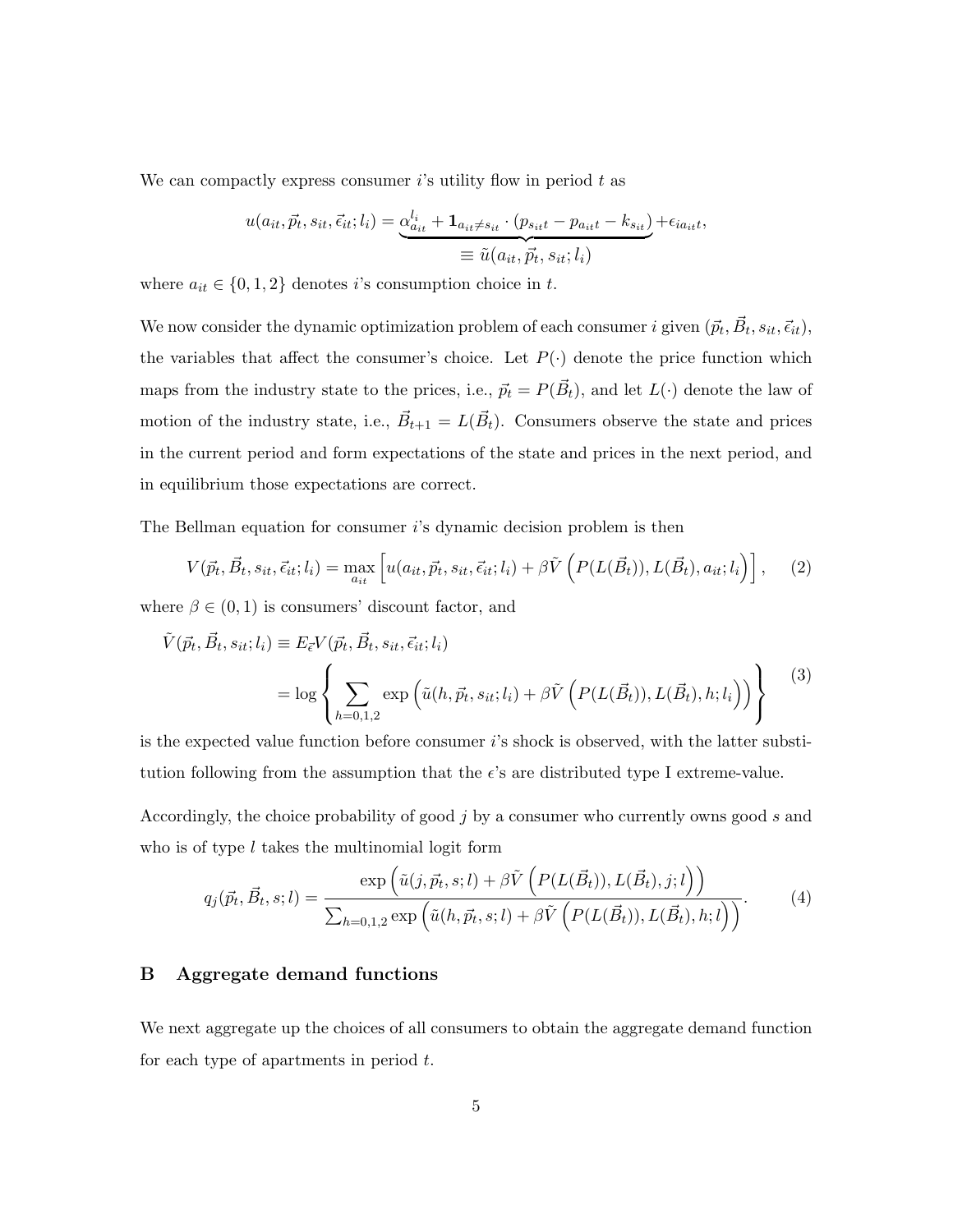Let  $Q_{jt}^D$  denote the quantity demanded of type j apartments in period t and let  $Q_{jt}^{Dl}$  denote the quantity demanded of type  $j$  apartments by type  $l$  consumers in period  $t$ . The aggregate demand functions are then

$$
Q_{jt}^D = \sum_{l=1,2} Q_{jt}^{Dl} = \sum_{l=1,2} \left( \sum_{h=0,1,2} \left( B_{ht}^l \cdot q_j(\vec{p}_t, \vec{B}_t, h, ; l) \right) \right). \tag{5}
$$

#### C Equilibrium and steady state

The equilibrium price function  $P(\cdot)$ , the equilibrium law of motion  $L(\cdot)$ , and consumers' equilibrium expected value function  $\tilde{V}(\cdot)$  satisfy the following conditions for every state  $\vec{B}_t$ :

(i) Market clearance: At the equilibrium prices  $P(\vec{B}_t)$ , quantity demanded equals quantity supplied for each type of apartments, i.e.,  $Q_{jt}^D = \theta_j$  for  $j = 1, 2$ .

(ii) Consistency of the law of motion: The industry state evolves according to  $(B^1_{1,t+1}, B^2_{2,t+1}) =$  $L((B^1_{1t}, B^2_{2t})) = (Q^{D1}_{1t}, Q^{D2}_{2t}),$  i.e., the next-period apartment holdings based on the equilibrium law of motion  $L(\cdot)$  equal the relevant quantities demanded in the current period. (iii) Consistency of consumers' expected value function: Consumers' equilibrium expected value function  $\tilde{V}(\cdot)$  satisfies the recursive equation (3).

We compute the equilibrium in the model by solving a system of equations consisting of the above conditions. Given the equilibrium law of motion  $L(\cdot)$ , the steady state of the model  $(B_{1t}^{1ss}, B_{2t}^{2ss})$  satisfies the condition  $L((B_{1t}^{1ss}, B_{2t}^{2ss})) = (B_{1t}^{1ss}, B_{2t}^{2ss})$ , which allows us to compute the steady state of the model. The results we report below are steady state results.

### II Preliminary results and next steps

In our baseline specification, we consider the following parameter values. We set  $\alpha_1 = 2$  and  $\alpha_2 = 1.6$ , so that for superstitious consumers, a lucky apartment offers 25% higher utility than a non-lucky apartment. We set  $\lambda = 0.1$ , so that 10% of the consumer population is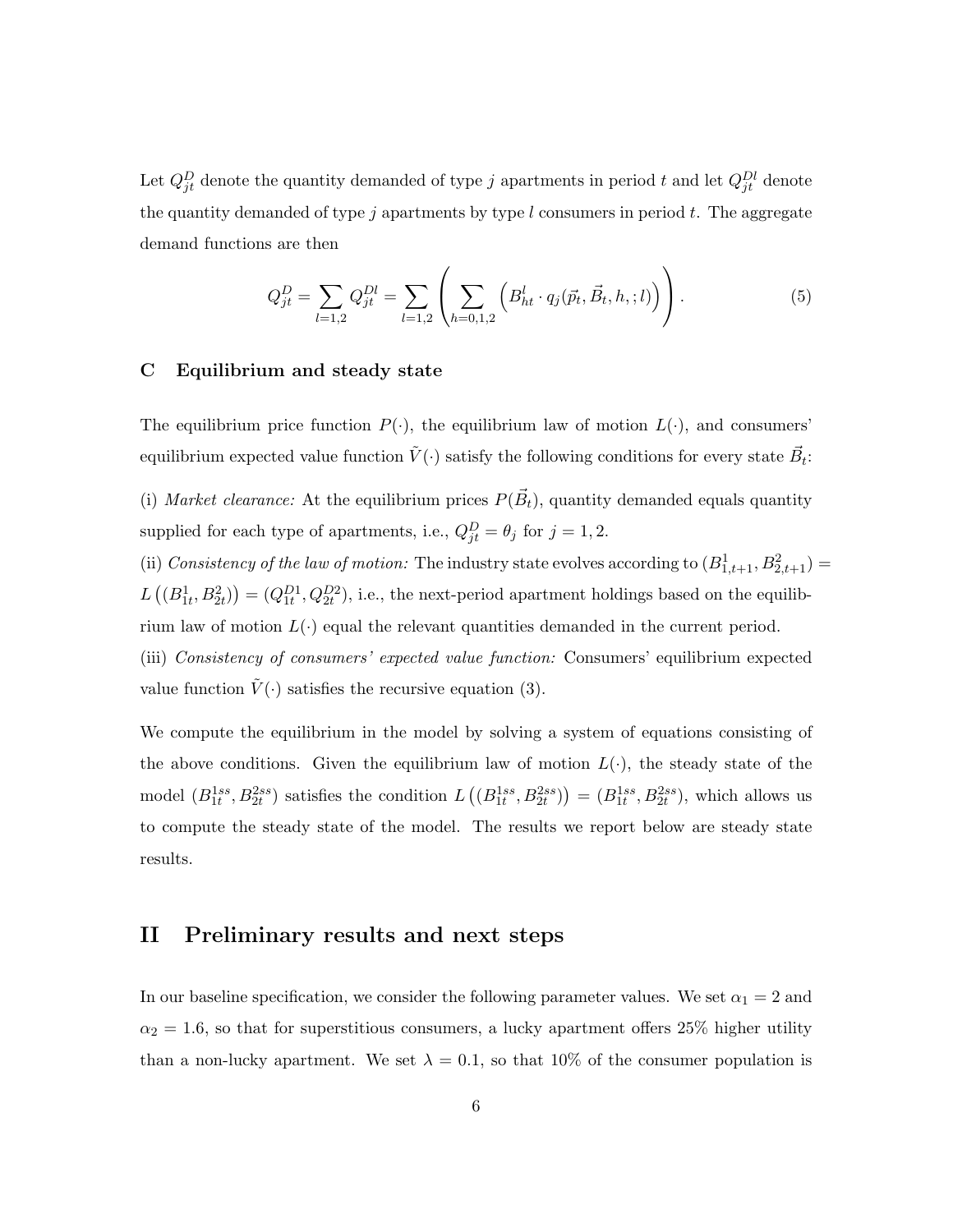superstitious. We set  $\theta_1 = 0.2$  and  $\theta_2 = 0.6$ , so that  $80\%$  (=  $(0.2 + 0.6)/1$ ) of the consumers own apartments, and one quarter of the apartments are lucky apartments.

We then examine how the prices change as we vary the transaction cost  $k$  and the variance of consumers' preference shocks  $Var(\epsilon)$ . Table 1 reports the ratio  $p_2/p_1$  for all combinations of the following k and  $Var(\epsilon)$  values:  $k \in \{0, 1, 2, 3, 4\}$ , and  $Var(\epsilon) \in {\pi^2/6, (7/8) \times}$  $\pi^2/6$ ,  $(6/8) \times \pi^2/6$ ,  $(5/8) \times \pi^2/6$ ,  $(4/8) \times \pi^2/6$ .<sup>2</sup>

We find that as  $k$  is increased so that the secondary market becomes less liquid, the difference between the lucky apartment price  $(p_1)$  and the non-lucky apartment price  $(p_2)$  becomes smaller, i.e.,  $p_2/p_1$  becomes closer to 1. For example, with  $Var(\epsilon) = \pi^2/6$ , an increase of k from 0 to 4 results in the price ratio increasing from 30.5% to 90.7%.

The price difference also becomes smaller as  $Var(\epsilon)$  is decreased so that consumers' preference heterogeneity becomes more persistent. For example, with  $k = 0$ , a reduction of  $Var(\epsilon)$  from  $\pi^2/6$  to  $(4/8) \times \pi^2/6$  results in the price ratio increasing from 30.5% to 50.0%. In the table, the price ratio is the highest at  $96.5\%$  when k is the highest at  $k = 4$  and  $Var(\epsilon)$  is the lowest at  $Var(\epsilon) = (4/8) \times \pi^2/6$ .

The intuition for the above results is as follows. First, when  $k$  is increased so that the secondary market becomes less liquid and shrinks in size, the price premium for lucky apartments due to the resale motive—which relies on trading in the secondary market diminishes, resulting in a smaller difference between the prices of the two types of apartments.

Second, when  $Var(\epsilon)$  is decreased so that consumers' preference heterogeneity becomes more persistent as opposed to time-varying, in the steady state a larger proportion of superstitious consumers will already own lucky apartments, given that there are more lucky apartments than superstitious consumers. Consequently, the lucky apartments traded in the market will increasingly be sold to non-superstitious consumers, who value the two types of apartments equally. As a result, the difference between the prices of lucky and non-lucky apartments

<sup>&</sup>lt;sup>2</sup>When the scale parameter of the type I extreme value distribution for  $\epsilon$  is normalized to 1,  $Var(\epsilon) = \pi^2/6$ .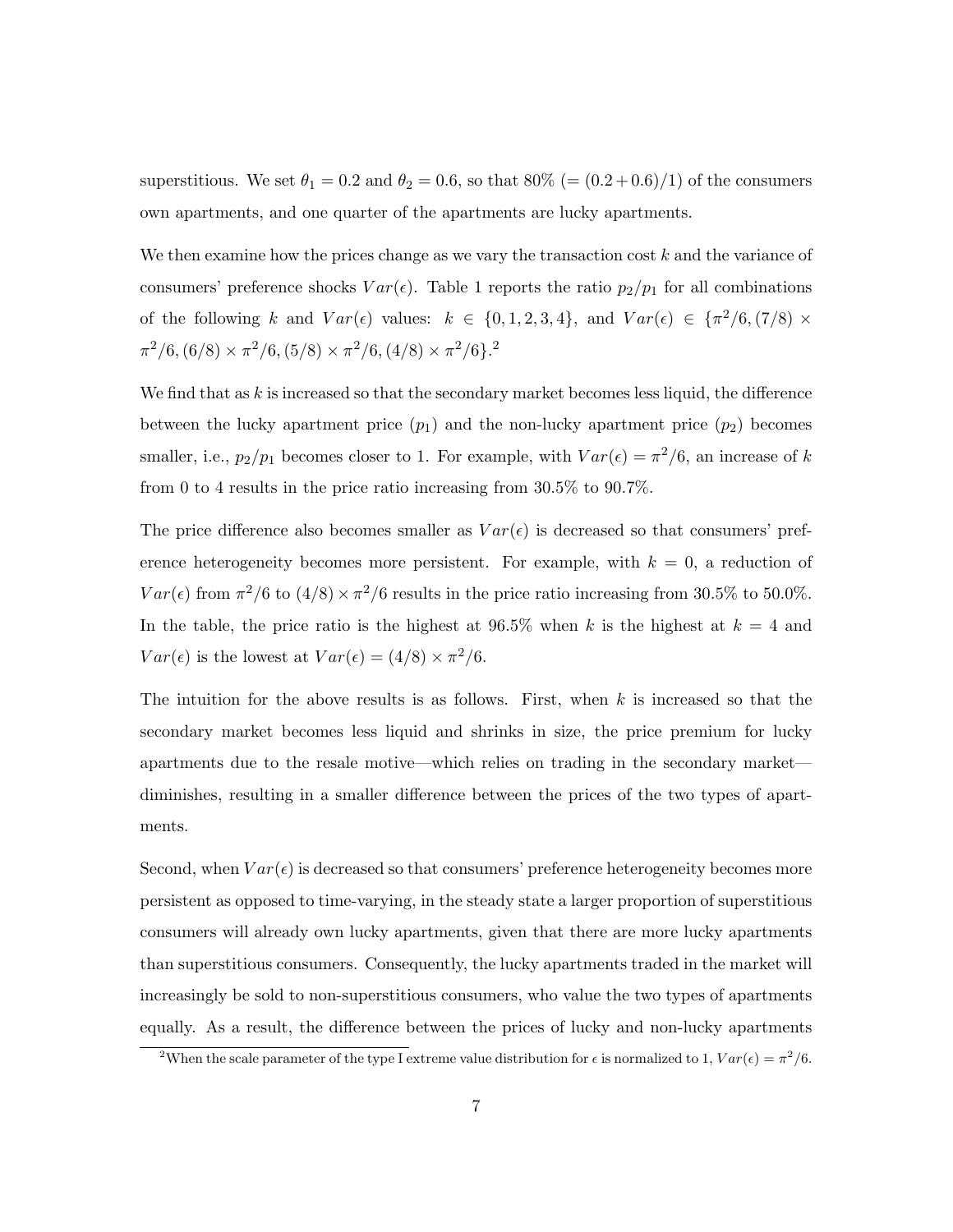decreases.

In ongoing research, we are exploring different specifications of the model (including alternative distributional assumptions on  $\epsilon$ ) as well as calibration and estimation of the model using real-world data, in order to better understand the interesting dynamics resulting from the interaction of product quality differentiation and consumer preference heterogeneity in durable goods industries.

## References

- Chen, Jiawei, Susanna Esteban, and Matthew Shum. 2013. "When do secondary markets harm firms?" American Economic Review, 103(7): 2911–34.
- Shum, Matthew, Wei Sun, and Guangliang Ye. 2014. "Superstition and "lucky" apartments: Evidence from transaction-level data." Journal of Comparative Economics, 42(1): 109–117.